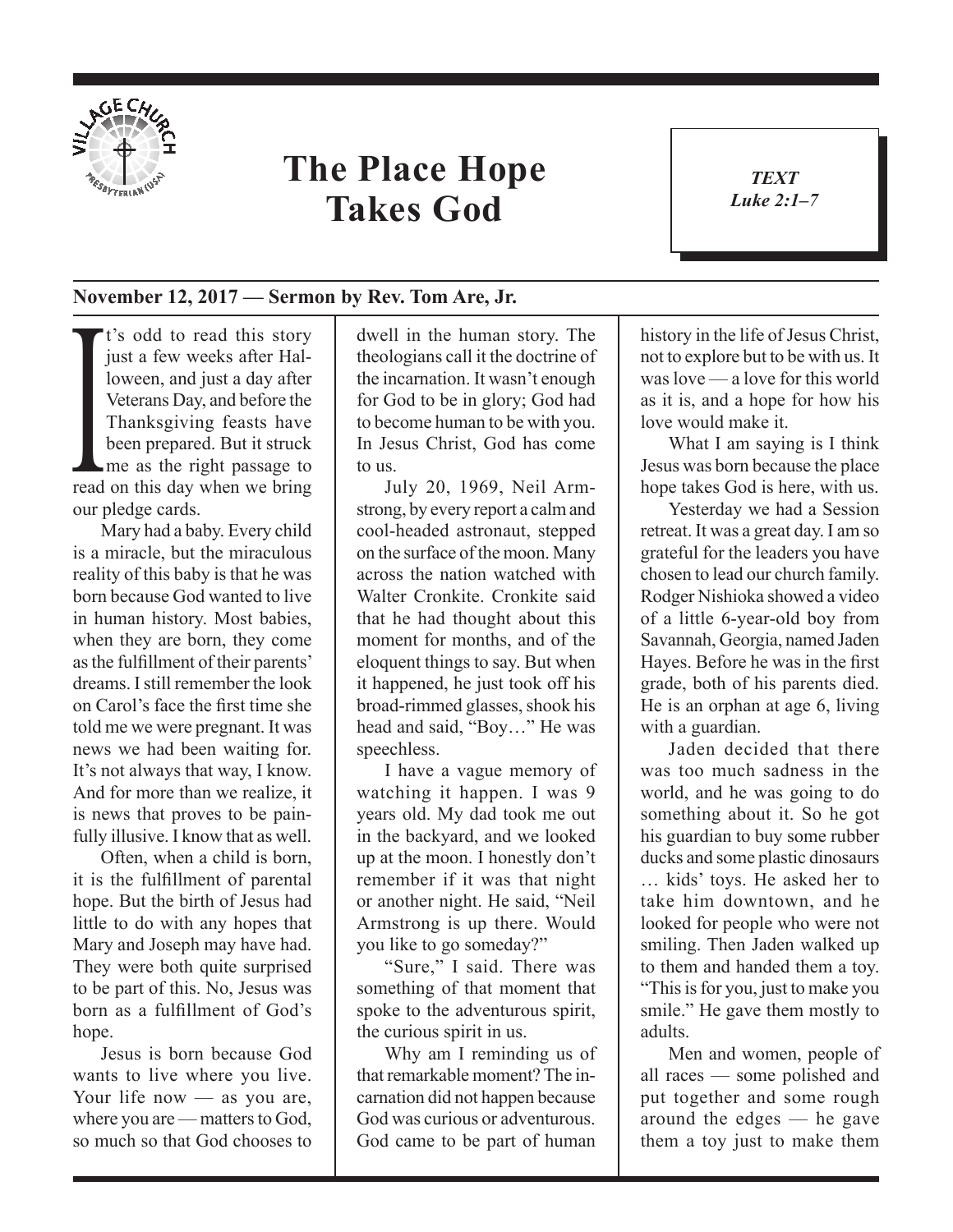2

smile. And they did, when they didn't cry at the power of a 6-year-old giving love with nothing expected in return.

It was the place hope took Jaden: into his world, to spread a little joy, to spread a little care, to spread a little love. His heart is still broken, and many of the adults he handed a plastic toy to were no doubt carrying burdens he couldn't imagine. But for a moment, he let them see that as long as there is love, hope does not die.

I think that is what we are doing today. We are bringing our pledge cards, and together, in ways we cannot do on our own, we are letting this community see what hope looks like.

And the world needs this hope. The world is filled with youth who struggle with self-destructive self-images, and with folks where every connection is a Snap or an Insta, but are awash in loneliness. I look around this room, and I look around our community and know the burden of broken hearts and dashed dreams that are everywhere.

And then I remember there was a baby born in Bethlehem to show us the love of God, and the way the power of God's love can make this world. So how could we not hope? When we live out our hope, it makes a difference.

I watched the World Series, or most of it, even though I didn't really care who won. I did care who lost. Pulling for the Dodgers is like pulling for the Yankees; at least the Dodgers weren't playing the Yankees. Then I would have to watch fishing shows or something. I thought it was nice

for Houston, given what they have been through.

What I will remember most of this World Series is the Dodger pitcher who pitched two terrible games. In Game 3, he gave up four runs and only got five outs. The Dodgers handed him the ball for Game 7. It happened again. In a few innings, he had given up all the runs Houston would need.

Even with such a disappointing performance, Yu Darvish stood taller than anyone on the field in this World Series. You know the story. Yuli Gurriel hit a home run off of Darvish in Game 3. Darvish is of Iranian and Japanese descent. When Gurriel returned to the dugout, he made a racially insensitive gesture. It was caught on camera. It was a painful moment, an embarrassing moment. We have lived those moments before, when the ugly side of us becomes public. We know what to expect. It will be met with a mixture of outrage and fatigue. Some will condemn, and the anger escalates. There may even be violence — in this case expressed in a 95-mile-anhour fastball to the ribs.

But not this time. Yu Darvish responded with honor and hope. He tweeted: "No one is perfect, that includes you and I. What he did today was offensive, but I think we should put our energy into learning from it and not accusing. If we can take something positive from this, that is a big step. I am counting on everyone's big love."

But did he mean it? He could still throw a 95-mile-an-hour fastball.

It's Game 7; Darvish was again on the mound. As Gurriel walked to the plate in Dodger Stadium, the crowd erupted with boos. Standing there, Gurriel looked to the mound and tipped his hat. He offered the man he had dissed a sign of respect.

My friend Scott Black Johnston said, "There have been times when baseball has reflected the worst in our society. Not this time. Baseball gave the rest of us something to shoot for. Rather than condemn the offender baseball worked to redeem him. Rather than leverage people's acrimony, baseball tipped its hat to mercy and honor."1 They let the game be shaped by hope.

When we live our lives shaped by hope, it can provide the way out of no way; the meaning in that which is otherwise meaningless; the joy in the midst of sadness. You can base your life on hope because there was a baby born in Bethlehem because God couldn't stand being anywhere else but here. He is love, and as long as there is love, there is hope.

Let me tell you just one moment when I saw hope make a difference this week … just one. About 50 of us went to the World War I Memorial. It was one of our "places hope takes you" experiences. You can't go to that memorial without feeling gratitude for the veterans who have died serving this nation. And how many have died serving other nations that they love like we love our nation. We honor the sacrifice, while we also pray for the day when the only thing left for soldiers to do is come home.